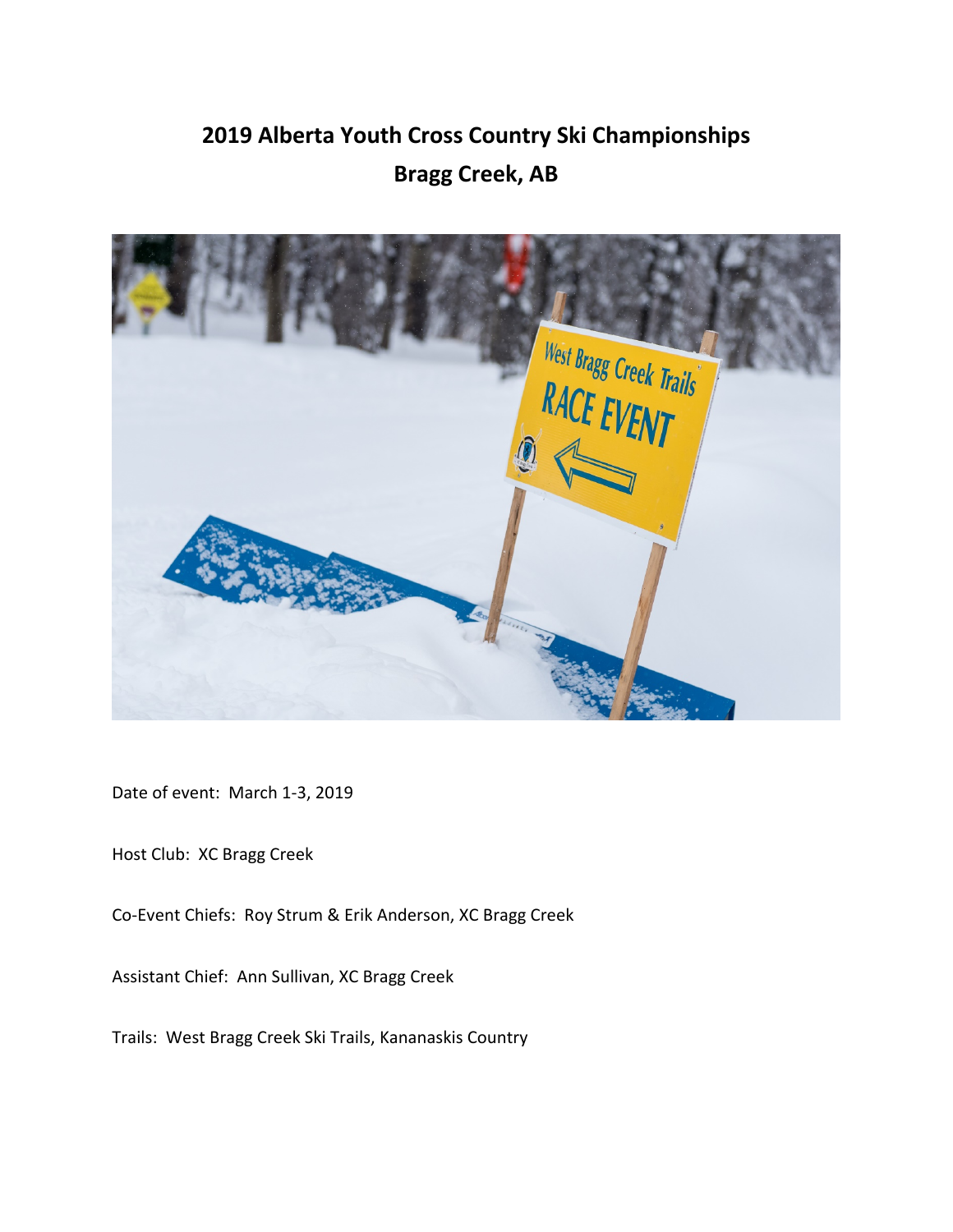#### **Background**

Alberta Youth Championships (AYC) is a provincial‐level event aimed at a four‐year age grouping referred to in Alberta as Mini‐midgets and Midgets (2005‐2008 birth years). This event is the club championship event for this age group in Alberta. The 2019 AYC will incorporate several features:

- Accommodation and food services included in registration cost
- Three events: individual classic; wave start freestyle; fun team relays (bring your costumes)
- single-year age categories
- coach relays)
- $\bullet$  Awards to 10<sup>th</sup> place in each competition category

#### **Event structure**

This comprehensive event proposal includes race events, awards, accommodations, waxing facilities, special events, and food services.

#### **Events**

Friday, March 1, 2019

- 6:30 pm move in to Easter Seals Camp Horizon (Hwy 66), Bragg Creek, AB
- 8:00 pm Team welcomes and introductions, snack and athlete social
- 8:30 pm Team Captains/Coaches meeting; race bibs, start lists, course maps

Saturday, March 2, 2019

● 6:30-7:30 am – breakfast at Easter Seals Camp Horizon; pack bagged lunches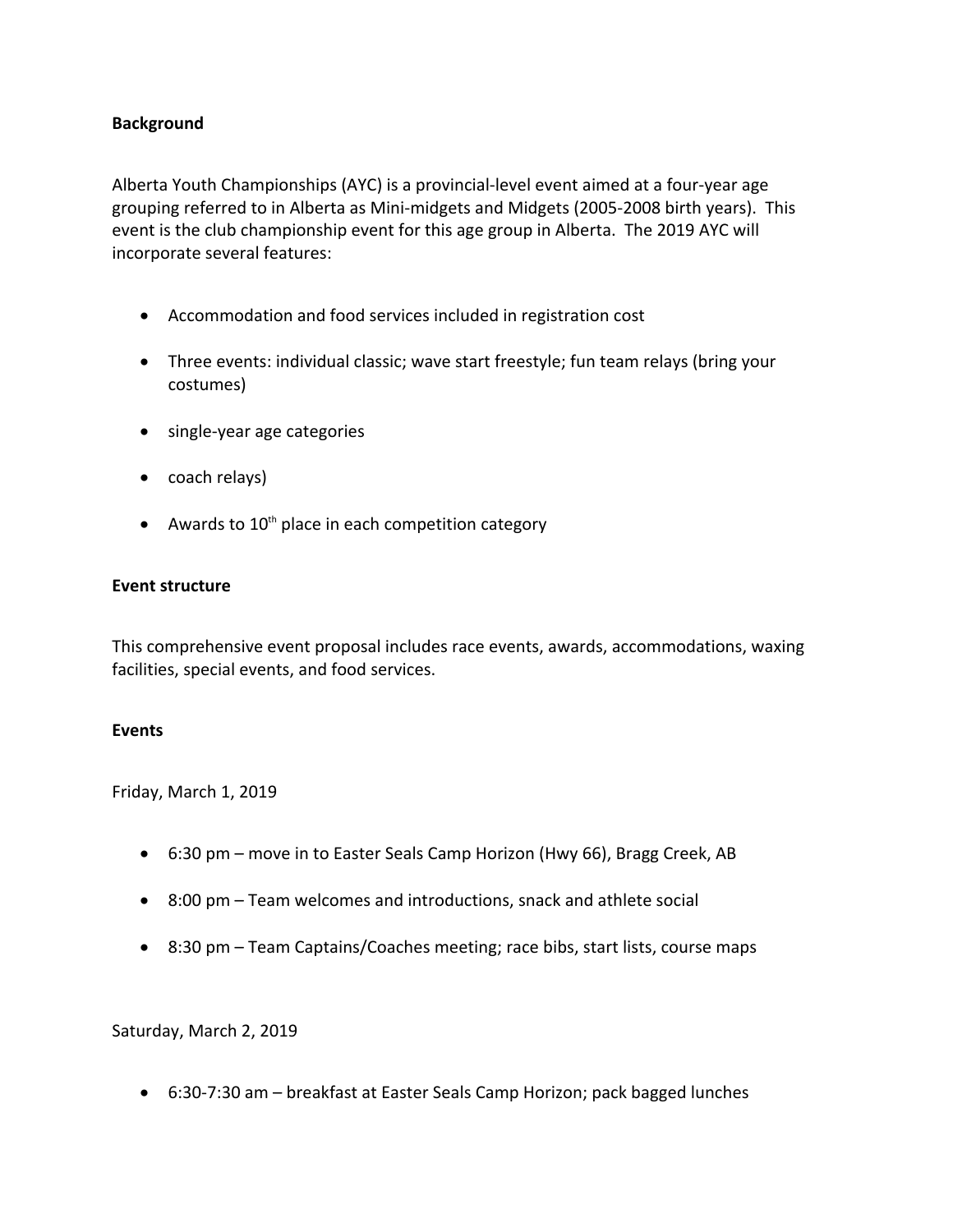- 8:15am first departure of 2 buses for West Bragg Creek Ski Trails; buses return to Camp Horizon for second load of athletes and coaches
- 9:15am second (and final) departure of 2 buses for West Bragg Creek Ski Trails
- 10:00 am Individual start classic race, AYC categories
- $\bullet$  1:30 pm fun team relays (with costume)
- 2:45 pm end of competition, return to Easter Seals Camp Horizon
- 4:30 pm coaches meeting
- 5:45pm AYC banquet at Camp Horizon; meal, awards
- $\bullet$  8:00 pm DJ and dance, coaches social
- 9:30pm end of program

Sunday, March 3, 2019

- 6:30‐7:30 am breakfast at Easter Seals Camp Horizon
- 8:00 am move out of camp
- 8:30 am departure for West Bragg Creek Ski Trails (no buses on Sunday)
- 8:45-9:00 am arrival at West Bragg Creek Ski Trails
- 9:30 am seeded wave skate (groups of 6 athletes; 30‐second intervals based on Saturday's results)
- $\bullet$  12:00 pm individual awards
- 1:00 pm departure from West Bragg Creek for home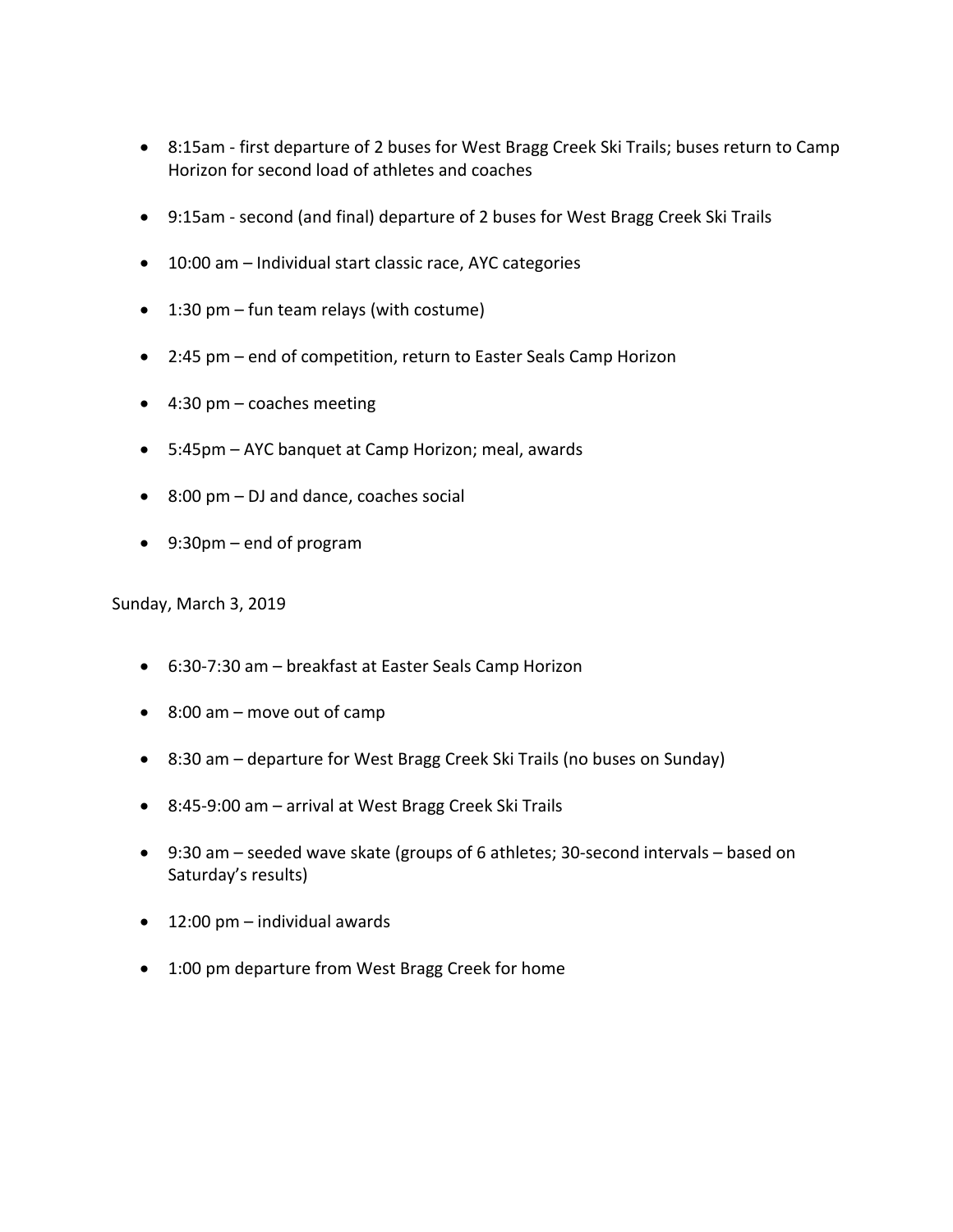## **Event details**

# **Event Categories – Alberta Youth Championships**

| Date                                | Competition<br>Category                       | Year of<br><b>Birth</b>                                                    | Distance        | Technique                                         |  |
|-------------------------------------|-----------------------------------------------|----------------------------------------------------------------------------|-----------------|---------------------------------------------------|--|
| Sat., March 2,<br>$2019 - 10:00$ am | Midget                                        | 2005-2006                                                                  | 3km             | Classic - interval                                |  |
| Sat., March 2,<br>2019              | Mini-midget                                   | 2007-2008                                                                  | 2km             | Classic - interval                                |  |
| Sat., March 2<br>$2019 - 1:30$ pm   | $4 \times 1$ km relay -<br>official teams     | at least two<br>boys and<br>two girls; at<br>least two<br>mini-<br>midgets | 1km             | legs 1 and 2 -<br>classic<br>legs 3 and 4 - skate |  |
| Sat., March 2,<br>2019              | $4 \times 1$ km relay $-$<br>unofficial teams | Any<br>combinatio<br>n                                                     | 1km             | legs 1 and 2 classic<br>legs 3 and 4 skate        |  |
| Sat., March 2,<br>2019              | Coach club relay - 3<br>coaches/chaperones    | Club<br>coaches<br>and parents                                             | 1 <sub>km</sub> | leg 1 classic<br>legs 2 and 3 skate               |  |
| Sun., March 3,<br>$2019 - 9:30$ am  | Midget                                        | 2005-2006                                                                  | 5km             | Skate (free) wave<br>start                        |  |
| Sun., March 3,<br>$2019 - 11:10$ am | Mini-midgets                                  | 2007-2008                                                                  | 2.5km           | Skate (free) wave<br>start                        |  |

### **Awards**

Medals to 10<sup>th</sup> place in each competition category

Club aggregate banner – awarded to the team with the most points based on the following table. Points will be calculated only for individual and official relay events. Only the top 10 skiers from each club will accrue points toward the aggregate banner.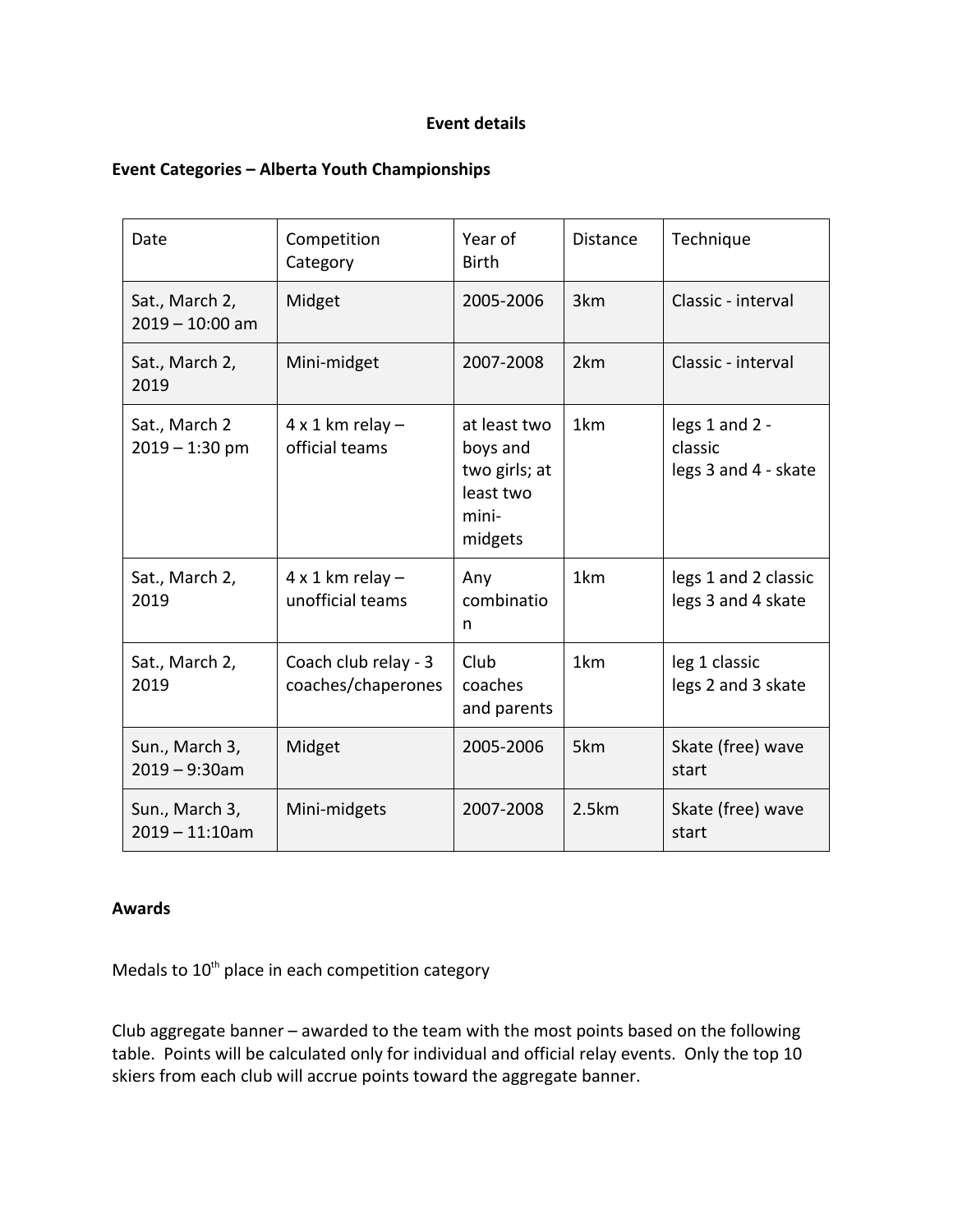| Finish<br>position    | Points      | Finish<br>position | Points         | Finish<br>position | Points          | Finish<br>position | Points |
|-----------------------|-------------|--------------------|----------------|--------------------|-----------------|--------------------|--------|
| 1 <sup>st</sup>       | 100         | 2 <sup>nd</sup>    | 80             | 3 <sup>rd</sup>    | 70              | 4 <sup>th</sup>    | 60     |
| 5 <sup>th</sup>       | 50          | 6 <sup>th</sup>    | 40             | 7 <sup>th</sup>    | 30              | $8^{\text{th}}$    | 25     |
| 9 <sup>th</sup>       | 20          | 10 <sup>th</sup>   | 15             | 11 <sup>th</sup>   | 14              | $12^{th}$          | 13     |
| 13 <sup>th</sup>      | 12          | 14 <sup>th</sup>   | 11             | $15^{\text{th}}$   | 10              | $16^{\text{th}}$   | 9      |
| 17 <sup>th</sup>      | 8           | 18 <sup>th</sup>   | $\overline{7}$ | 19 <sup>th</sup>   | $6\phantom{1}6$ | 20 <sup>th</sup>   | 5      |
| $21st$ and<br>greater | $\mathbf 1$ |                    |                |                    |                 |                    |        |

## **Awarded according to the following criteria:**

**Trail grooming** – Greater Bragg Creek Trails Association

**Event site details** – West Bragg Creek Ski Trails are located entirely within Kananaskis Country, 8 km west of the Hamlet of Bragg Creek, AB. Base elevation of trails is 1450m; high point on Stairway to Heaven race course is 1480 m. Average snowfall – 50‐100 cm. Average ski season – early December to mid‐March. The trails are the closest Kananaskis Country trails to Calgary and are heavily used by locals and recreational skiers from the greater Calgary area. It is the only greater Calgary area ski area that permits dogs on the ski trails. The trails were designed in the early 1980s by Don Gardner primarily as race trails and are the same vintage as Peter Lougheed and Ribbon Creek trail systems. Course maps will be posted on www.xcbraggcreek.ca

### **Accommodation**

Registration in the AYC includes accommodation at Easter Seals Camp Horizon, located southwest of Bragg Creek on Highway 66. The event committee is aiming to create a social experience in addition to a ski experience. We would like all athletes regardless of their place of residence to stay at the camp. The facility includes bunk beds in dorm rooms. Everyone staying at Easter Seals Camp Horizon will need to bring their own sleeping bag, pillow, towel and toiletries. Building on the successful model from Alberta Winter Games, chaperones, athletes and coaches will all be accommodated at Easter Seals Camp Horizon. The camp has 180 beds on site and has been reserved for AYC for March 1‐3, 2019. http://easterseals.ab.ca/CampSite/EasterSealsCampHorizon.aspx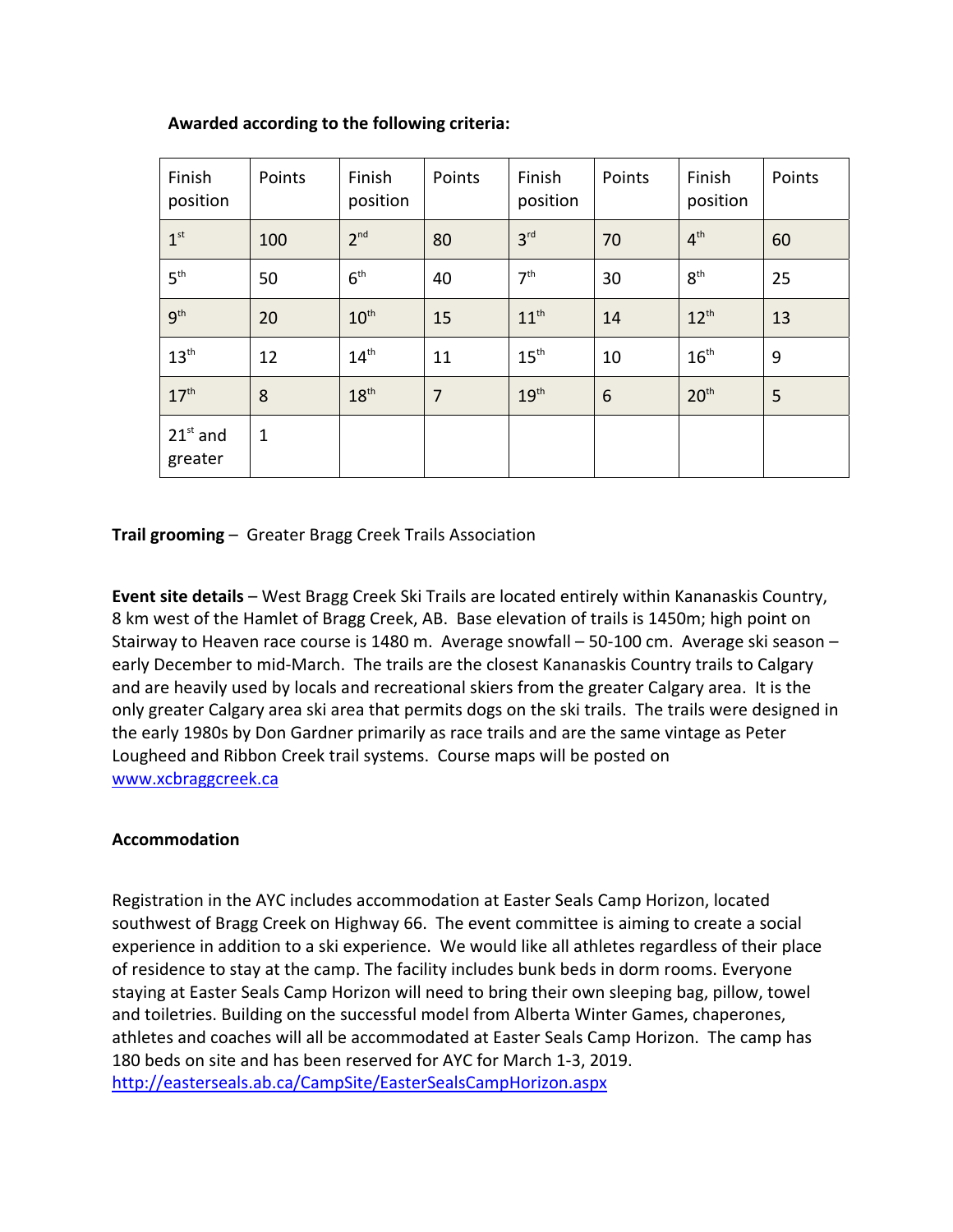Parents and younger or older siblings will be required to find their own accommodation. (Cochrane is located 42 km north of Easter Seals Camp Horizon.)

https://www.wyndhamhotels.com/super‐8/cochrane‐alberta/super‐8‐hotel‐and‐suites‐ cochrane/overview

### **Waxing**

# **CCA Glide Waxing Protocol for All CATEGORIES**

Cross Country Alberta requests that all coaches, athletes, wax technicians, and parents abide by a self- governed protocol while waxing skis for all athletes. This request applies to all local, regional and provincial events taking place in Alberta (e.g. club races, loppets, regional cup races, AB Cups, AB Youth Championships, and AB Winter Games). This request also applies to athletes traveling to Alberta from out-of-province or out-of-country. The recommended glide waxing protocol is as follows:

- Structure tools ARE permitted
- Non-Fluoro (NF) or Low Fluoro (LF) glide waxes ARE permitted
- Medium Fluoro (MF) or High Fluoro (HF) glide waxes are NOT permitted
- Pure Fluoro glide waxes (powders, pucks, blocks and liquid) are NOT permitted
- Cold weather powder additives and hardeners are NOT permitted

The adherence to this protocol is self-governed and is the responsibility of the coaches, athletes, parents and wax technicians.

There will be an indoor waxing room with electricity and heat at Camp Horizon. No electricity or waxing building is available at West Bragg Creek Ski Trails. Clubs are encouraged to bring their own tent or shelter if desired to use at West Bragg Creek Ski Trails.

### **Food Services**

Food services will be included in the AYC registration cost. Food services are being provided by Easter Seals Camp Horizon. The following meals will be included in the event registration:

A snack of fruit will be provided on Friday evening.

Breakfast – Saturday on‐site at Camp Horizon

Lunch – Saturday ‐‐ bag lunch